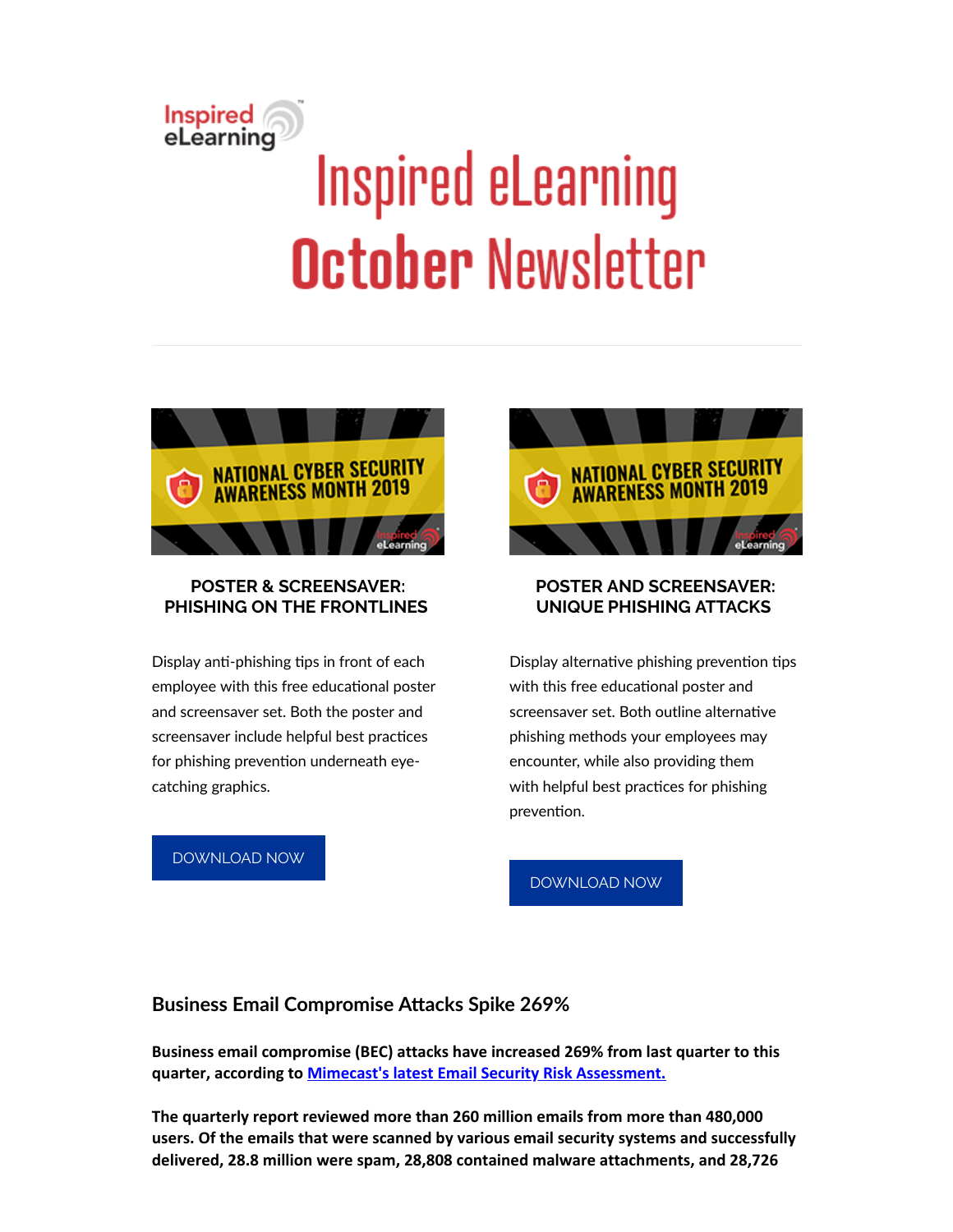**contained dangerous file types. More than 60,000 of these messages contained BEC, or impersonation fraud, scams.**

**BEC scams are an ongoing important threat to organizations as they can easily sneak by traditional security systems. In a nutshell, the typical BEC scams involve a nefarious actor, a bogus email requesting**



**funds, a sense of urgency, and a CEO imposter to add credibility. BEC attackers use a variety of tactics and techniques to evade detection and trick people within organizations into divulging personal information, intellectual property, or misappropriated funds. They mostly target businesses that work with foreign suppliers and/or businesses that regularly perform wire transfer payments.**

**The FBI strongly recommends the following self-protection strategies against BEC:**

- **Avoid free web-based email accounts: Establish a company domain name and use it to establish company email accounts in lieu of free, web-based accounts.**
- **Be careful what is posted to social media and company websites, especially details about job duties/descriptions, hierarchal information, and out of office notifications.**
- **Be suspicious of requests for secrecy or pressure to take action quickly.**

**Find more information regarding BEC threats and how to protect your organization [here.](https://inspiredelearning.com/blog/business-email-compromise-bec/?utm_source=Marketo&utm_medium=Newsletter)**

# **2019 Ransomware Attack Count**

**According to antimalware and antivirus software provider Emsisoft, cybercriminals have launched ransomware attacks against at least 621 government agencies, healthcare providers, and schools in the first nine months of 2019.**

**At least 68 state, county, and municipal entities have been affected by ransomware attacks this year, Emsisoft noted. In addition, at least 62 ransomware attacks have involved school districts, and 491 ransomware attacks were reported against healthcare providers.**



**Ransomware is spread through links and downloads that trick people into allowing access to their computer and network system. In many cases, the ransomware is sent via an email that appears to come from a legitimate source. Naturally, trusting the source, you click a link within the email or download an attachment—and that link or document contains the malicious ransomware code. You can also get ransomware from methods like**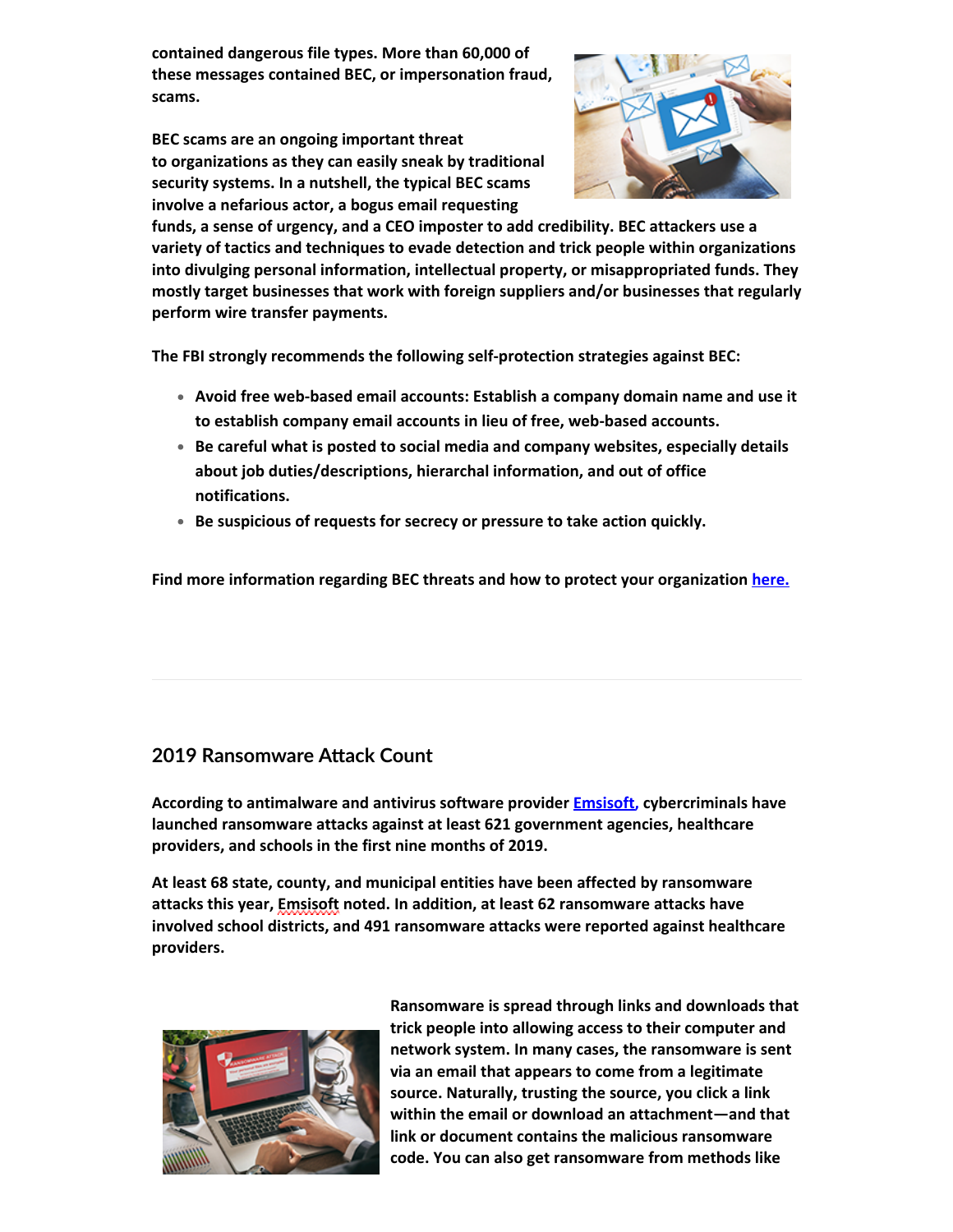**social media messages, clicking links on compromised websites, plugging in an unfamiliar USB drive, etc.**

**Emsisoft identified the following ransomware attack trends thus far in 2019:**

- **Cybercriminals Target MSPs: Cybercriminals are increasingly targeting software used by MSPs and other third-party service providers to simultaneously attack service providers and their customers.**
- **Ransoms Are Increasing: Cybercriminals want to maximize their profits, and as such, are increasing their ransom requests.**
- **Cyber Insurance Drives Ransom Payments: Organizations that leverage cyber insurance are more prone than others to pay cybercriminals' ransoms.**
- **Cybercriminals Prioritize Email and Remote Desktop Protocol (RDP): Emails and RDP attachments represent the top choices for cybercriminals to launch ransomware attacks.**

**Read [this blog](https://inspiredelearning.com/blog/how-ransomware-works/?utm_source=Marketo&utm_medium=Newsletter) for more information on how ransomware works.**

# **Most Americans Fail Cybersecurity Quiz**

**[A Pew Research Center study](https://www.pewinternet.org/2019/10/09/americans-and-digital-knowledge/pi_2019-10-19_digital-knowledge_0-01/) found most Americans don't have a firm grasp of cybersecurity issues core to protecting their data.**

**In a survey of 4,272 respondents, a majority of participants struggled to understand basic digital privacy concepts, such as private browsing mode, two-factor authentication, and HTTPS. According to the study, 49 percent of respondents were unsure what private browsing does, and only 24 percent knew it that it hides browser history from other users of the same computer, not from employers and other stakeholders.**

**"This survey consisted of 10 questions designed to test Americans' knowledge of a range of digital topics, such as cybersecurity or the business side of social-media companies," wrote Emily Vogels and Monica Anderson, co-authors of the report. Only 2 percent of respondents got all 10 questions correct, and only a fifth (20 percent) answered seven or**

**more questions correctly. The median number of correct answers was four, according the study.**

**Age also plays a factor in cybersecurity awareness. The Pew Research Center study found that 18- to 29-yearolds correctly answered a median of five out of 10 questions, compared with a median of three among those ages 65 and older.**



**"Americans' knowledge of the business side of social-media companies is also relatively low," wrote Vogels and Anderson. Only 29 percent of respondents knew that WhatsApp**